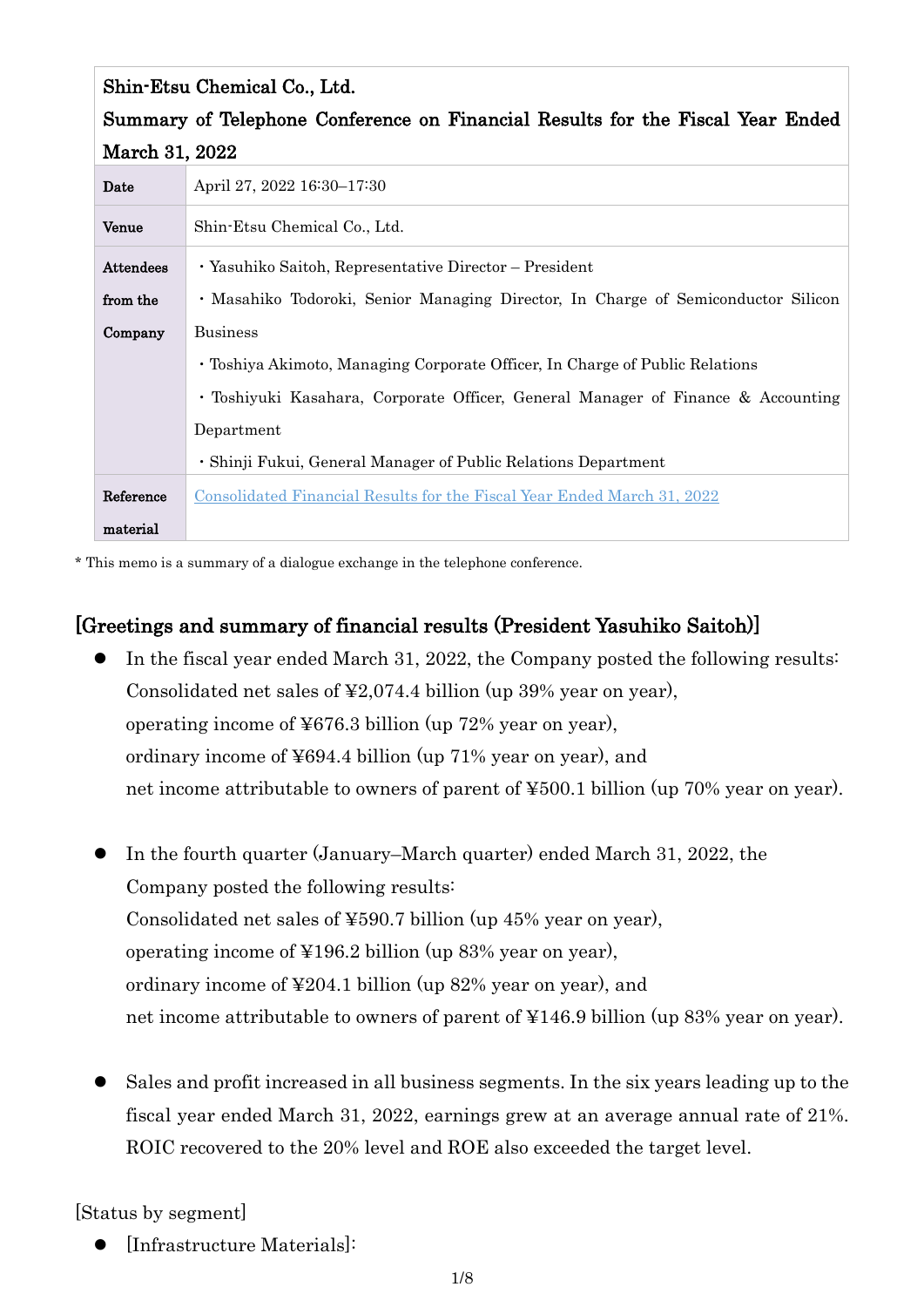The U.S. housing market remains strong, as evidenced by the numbers of housing starts and permits last month. Given the rising interest rates and housing prices, some point out that housing demand will likely peak out. In fact, the prevailing view in the industry is that it would be better if demand did not reach the level seen in 2006, with the desirable number of housing starts being around 1.4 million to 1.5 million houses. A housing shortage still continues and housing construction has remained subdued to date. We expect housing investment to continue. Despite stunning wage increases in the U.S. while the FRB pursues initiatives to contain inflation, the country's economy appears to be relatively sustainable. The U.S. market accounts for about 60% of the sales of this segment.

In Asia, some view that the so-called zero-COVID policy that China continues to take is expected to affect market conditions. I think this is true macro-economically, but the impact on PVC will likely be limited. Production of ethylene-based PVC dropped due to the high crude oil prices. Exports from China have stagnated due to the lockdown measures taken in cities.

Caustic soda has been strong, and prices are rising.

[Electronics Materials]:

When I met with major customers in the semiconductor device industry the other day, there was a unanimous view that generally speaking, everything was short in supply. (This is just in general terms. It is not the Company's problem.) Demand for semiconductor materials has not declined, and while we may receive requests for additional materials, there has been no talk of a downward revision to demand or reduction in volume. The same applies to rare earth magnets. The sales of this segment are roughly equally generated in three areas: Japan, the Asian region other than Japan and China, and the rest of the world. We expect that sales distribution will become even better as an economic security-driven market develops going forward.

[Functional Materials]:

Full operations and full sales continue also in this segment. Performance improved evenly both geographically and by application. We have also launched many new products on the market. To promote and expand those products, the Company will invest ¥80 billion in the Silicones Business.

- [Processing, Trading & Specialized Services]: The Company will work to further enhance synergies within the Group.
- Under these circumstances, we will steadily pursue investments in all areas.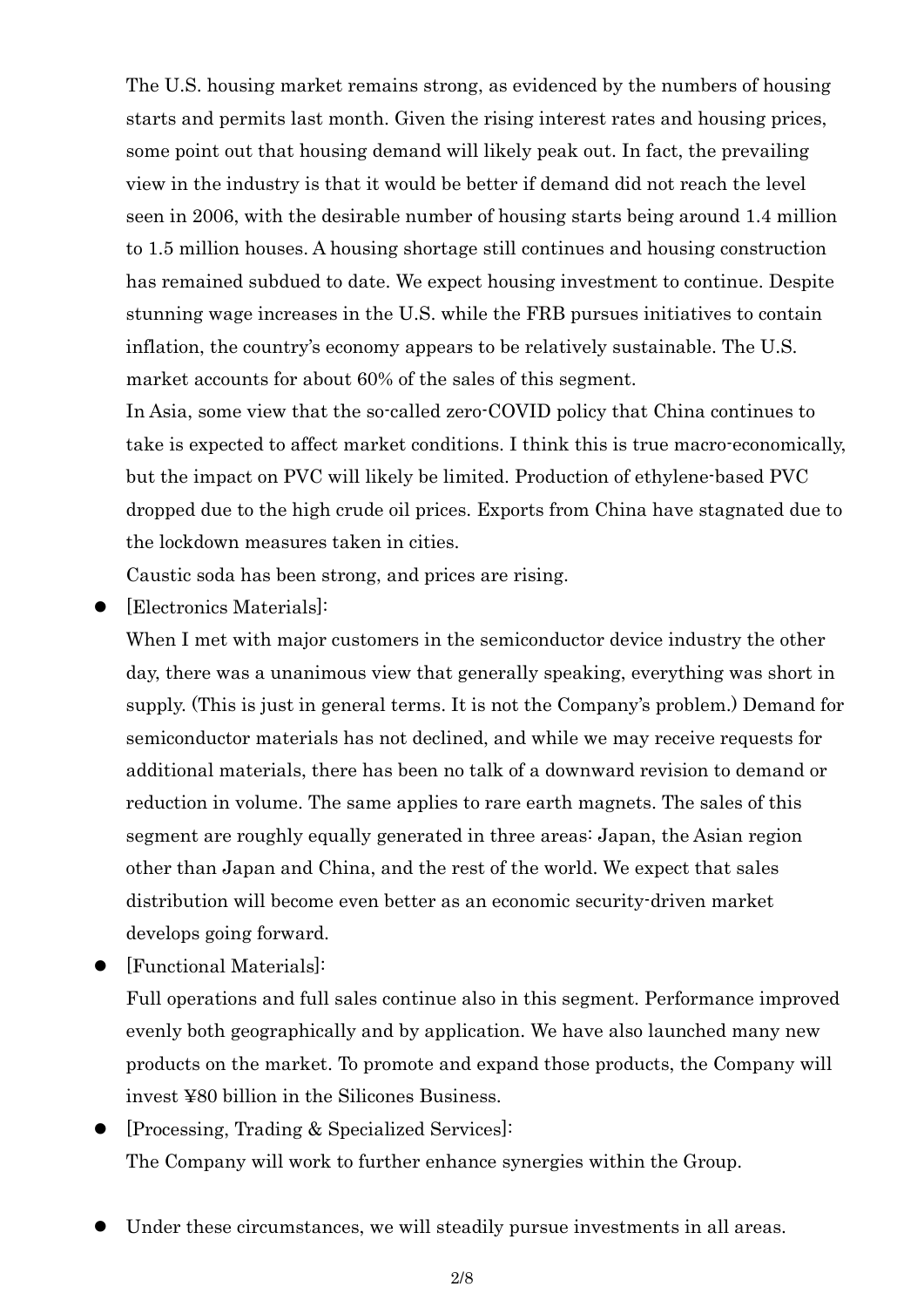[Return to shareholders and full-year operating forecasts]

- The annual dividend will be ¥400 per share as previously announced. In the past six years, dividends grew at an average annual rate of 24%. In addition, the Company will conduct a share buyback worth ¥100 billion. These are the direct results of our performance, backed by our solid financial position, and a sign of our intention to reward our shareholders.
- The Company has decided not to forecast business performance for the fiscal year ending March 2023 due to the difficulty in reasonably predicting the full-year forecast at this point. We will promptly release the forecast as soon as it is ready for disclosure.

# [Supplementary explanation (Shinji Fukui, General Manager of Public Relations Department)]

- Capital investment in the fiscal year ending March 31, 2023 is estimated to be approximately ¥270 billion, and the level of depreciation and amortization is expected to be approximately ¥206 billion.
- Foreign exchange sensitivity of ordinary income: ¥4.9 billion per year for the U.S. dollar and ¥0.3 billion yen per year for the euro, at a fluctuation of ¥1.

# [Q&A Session]

<Infrastructure Materials>

| Please describe the status of Shintech in the January–March quarter and the<br>$\bf Q$ | Company's view on demand and supply of PVC in the U.S.                                                                                                                                                                                                                                                                                                                                                                                                                                                                                                                                      |
|----------------------------------------------------------------------------------------|---------------------------------------------------------------------------------------------------------------------------------------------------------------------------------------------------------------------------------------------------------------------------------------------------------------------------------------------------------------------------------------------------------------------------------------------------------------------------------------------------------------------------------------------------------------------------------------------|
| A                                                                                      | (Status of Shintech in the January–March quarter)<br>• Preventive maintenance was scheduled in the October–December quarter<br>last year, but it was conducted in the January–March quarter this year.<br>Some works will be performed in April, but most of the works were<br>completed in the January–March quarter. Despite the preventive<br>maintenance conducted, operating performance for the January–March<br>quarter exceeded that of the October–December quarter. Price increases in<br>North America were 1 cent in March and 3 cents in April.<br>(View on demand and supply) |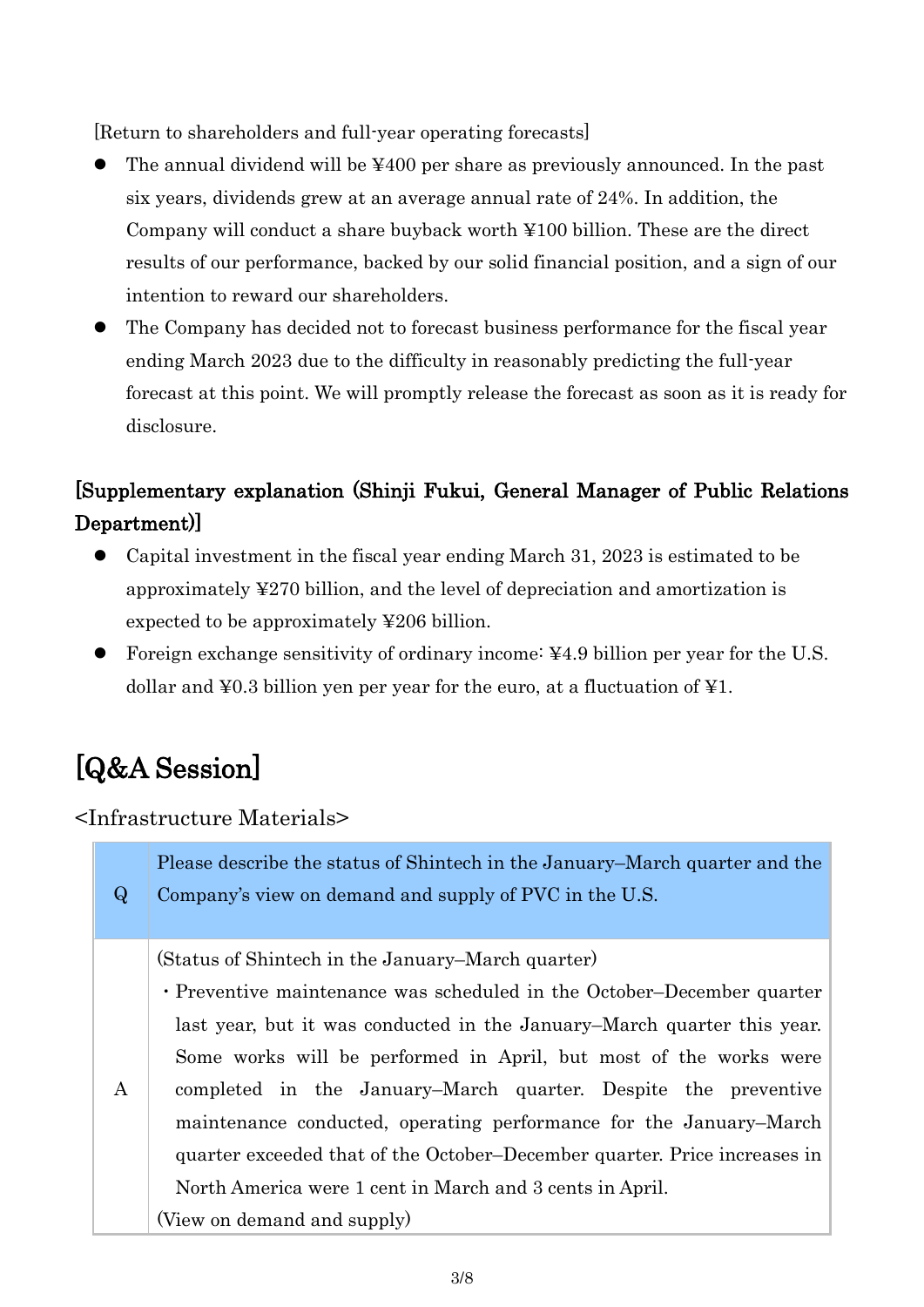・From a macro perspective, housing demand remains strong. We view that a rise in mortgage costs might suppress demand slightly, but the rise in housing prices is a greater concern. A rise in interest rates would if anything suppress the rise in housing prices, and housing prices would fall. Also, in the housing market, it is necessary to separate the buying and selling of existing houses and new houses. According to a recent report, the number of housing starts is about 2 million, but there is a view that the shortage is, if anything, increasing. Millennials are moving into single-family homes. In addition, house builders have been constructing rather sparingly. A leading housing construction company released its financial results this morning, and they reflect a bullish trend. Given these circumstances, our direct customers are also continuing to pursue production at full capacity. Operation at full capacity continues despite supply constraints such as labor shortages and shortages of auxiliary materials.

#### Q How will the Company respond if the housing demand in the U.S. slows?

・We have weathered the ups and downs of the PVC market many times and are confident of full production and our ability to sell all the products made. On top of that, infrastructure investment is proceeding under the support of the current administration. The relevant budgeting has been done, and the finances of the central and state governments are quite plentiful. In the U.S., the moves of the federal government and those of the state government are added as positive factors. We are gradually seeing the establishment of this infrastructure and the development of future housing sites. PVC is also used for various applications in the automotive field, and this is a positive factor as well even though automobile production is facing difficulties at the

moment.

A

A

<sup>Q</sup> Please describe the background to the low level of investment in the U.S. PVC industry.

・ I don't know what competitors think, but as I mentioned before, environmental regulations are becoming stricter in the U.S. It is quite difficult to build a plant on a completely new site. This means that an additional facility is built at an existing plant, and this would require a considerable investment to put in place a complete line from upstream to downstream. It means that we must secure a reasonable return. Given the current level, I think the hurdle rate can be exceeded. So I'm interested in finding out how other players in the industry view the situation at the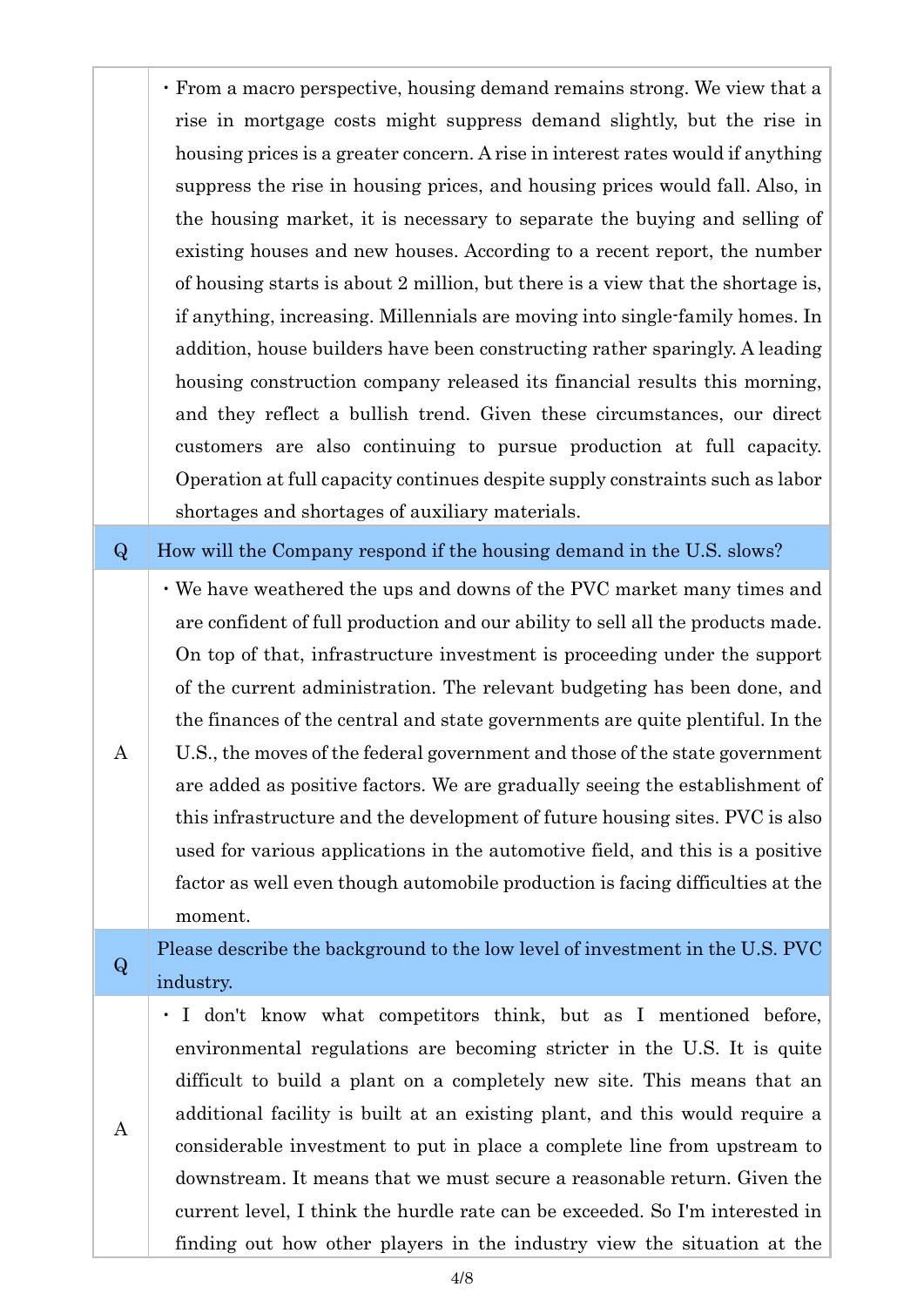moment. I don't know if competitors in the industry are keeping their investments low in light of so-called carbon neutrality, or if they are focusing more on downstream (processing) than PVC resin.

Q What is the trend in capital investment in the petrochemical industry?

A ・We will refrain from commenting on capital investment in the petrochemical industry as a whole, but natural gas liquids (NGLs), such as natural gas and ethane, are still abundant, including reserves. Even when natural gas prices are going up and crude oil prices might further rise to over \$100, U.S. petrochemical companies remain competitive. The construction of chemical plants in the U.S. has settled down, but there are potential large projects as well as projects moving toward finalization, so investment projects will likely become apparent going forward. However, I don't think we will be seeing a construction boom like before.

# <Electronics Materials>

| $\bf{Q}$ | Please compare the operating results for the third and fourth quarters.                                                                                                                                                                                                                                                                                                                                                                              |
|----------|------------------------------------------------------------------------------------------------------------------------------------------------------------------------------------------------------------------------------------------------------------------------------------------------------------------------------------------------------------------------------------------------------------------------------------------------------|
| A        | • The increase in sales was due to higher sales volumes and higher prices plus<br>foreign exchange factors.<br>• The decrease in profit was mainly due to an increase in fixed expenses such<br>as depreciation.                                                                                                                                                                                                                                     |
| $\bf{Q}$ | What is the current demand for silicon wafers?                                                                                                                                                                                                                                                                                                                                                                                                       |
| A        | . There are slight signs of differences in end-user demand. Demand for<br>semiconductors for consumer applications is weakening mainly in China for<br>smartphones and PCs and in Europe. On the other hand, demand for<br>applications related to data centers, electric vehicles (EVs), and<br>environmental investment remain strong. We also believe that investments<br>related to the metaverse, etc. are beginning to be made for the future. |
| $\bf Q$  | What are your projections for silicon wafer volume and prices in the fiscal year<br>ending March 2023?                                                                                                                                                                                                                                                                                                                                               |
| A        | • For 300 mm wafers, we are continuing to operate at full capacity. In terms<br>of expansion, any growth in volume will likely be limited since only<br>brownfield investment will contribute in 2022 and 2023. The capacity<br>increase of 200 mm wafers is also limited to the increase achieved through                                                                                                                                           |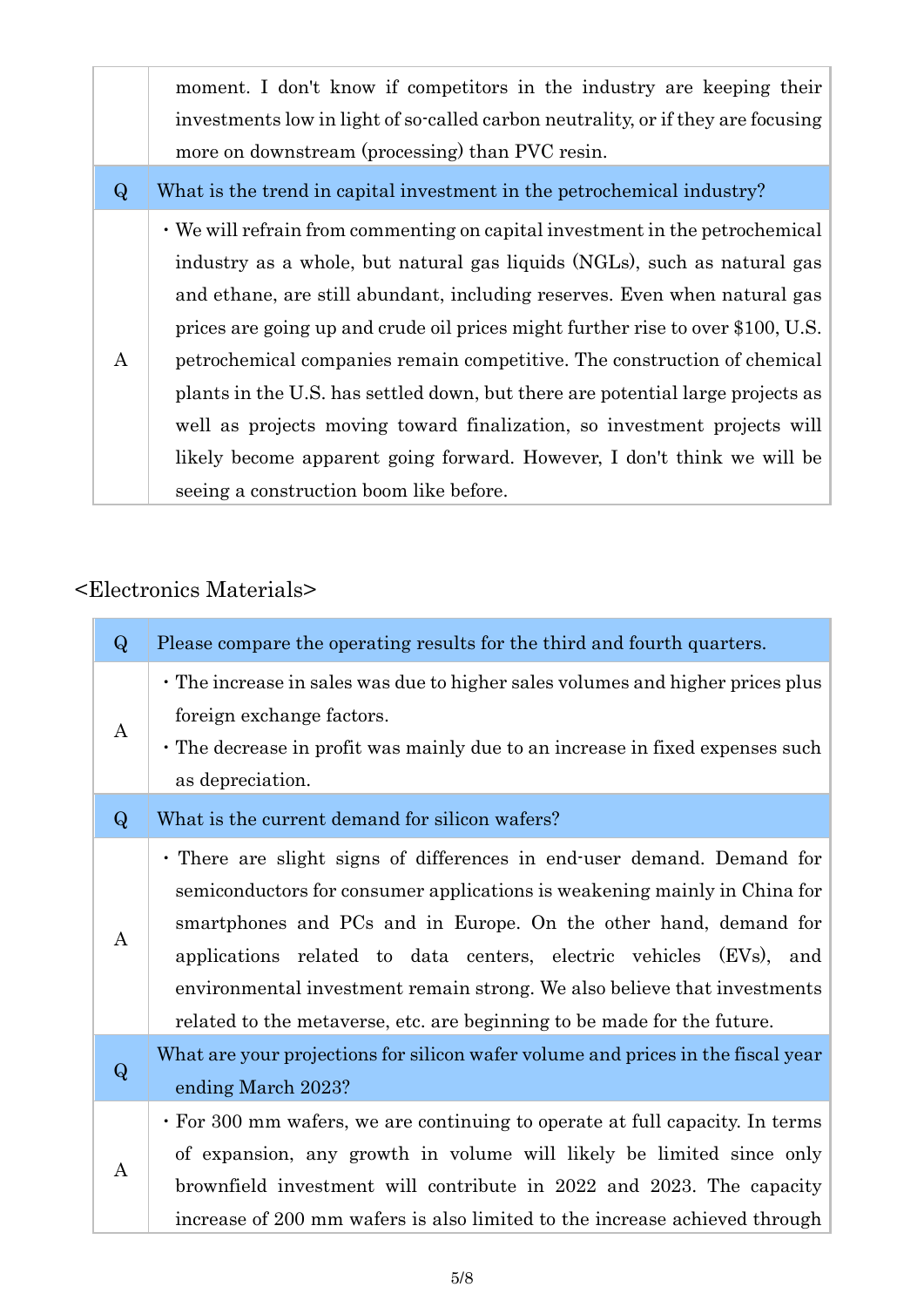|          | enhancing the productivity of existing facilities and improving process<br>bottlenecks.<br>$\cdot$ As for prices, even for products with a long-term agreement (LTA) price, the<br>additional portion under the brownfield investment will lead to price<br>increases. At the same time, we will also discuss price adjustments with our<br>customers for the rising energy, raw material, and transportation costs.                                                                                                                                                                                                                                                                                                                                                                                                                                                                                                                                                                                                                                                                                                                                                                                                                                                                                                                                                                                                                                               |
|----------|--------------------------------------------------------------------------------------------------------------------------------------------------------------------------------------------------------------------------------------------------------------------------------------------------------------------------------------------------------------------------------------------------------------------------------------------------------------------------------------------------------------------------------------------------------------------------------------------------------------------------------------------------------------------------------------------------------------------------------------------------------------------------------------------------------------------------------------------------------------------------------------------------------------------------------------------------------------------------------------------------------------------------------------------------------------------------------------------------------------------------------------------------------------------------------------------------------------------------------------------------------------------------------------------------------------------------------------------------------------------------------------------------------------------------------------------------------------------|
| $\bf{Q}$ | What is the inventory status of customers for silicon wafers?                                                                                                                                                                                                                                                                                                                                                                                                                                                                                                                                                                                                                                                                                                                                                                                                                                                                                                                                                                                                                                                                                                                                                                                                                                                                                                                                                                                                      |
| $\bf{A}$ | . Amid strong demand, there is an ongoing trend for wafer inventories not to<br>be built up. We do not expect our customers' wafer inventories to reach the<br>target level before the end of this year, except for the inventories for a few<br>smaller types with a diameter of 6 inches or less.                                                                                                                                                                                                                                                                                                                                                                                                                                                                                                                                                                                                                                                                                                                                                                                                                                                                                                                                                                                                                                                                                                                                                                |
| $\bf Q$  | What is your outlook on supply and demand for 300 mm wafers from 2024<br>onwards?                                                                                                                                                                                                                                                                                                                                                                                                                                                                                                                                                                                                                                                                                                                                                                                                                                                                                                                                                                                                                                                                                                                                                                                                                                                                                                                                                                                  |
| A        | It is not possible at this point to predict exactly what the market will look<br>like in 2024 or 2025, when the expansion of wafer manufacturers will<br>contribute, but I perceive that both logic and memory markets will remain<br>very strong.<br>• With regard to wafers for logic ICs, negotiations on LTA have almost come<br>to an end. We have just been contacted regarding a further increase in<br>volume. The increase in volume in 2024 and 2025 will be based on greenfield<br>investment, and it may be difficult to do so due to the issue with the<br>construction period.<br>$\cdot$ As for wafers for memory ICs, LTA negotiations have become active this year,<br>and we are requested to enter into a long-term agreement of up to 2027 or<br>2028. With regard to capacity expansion, since production equipment<br>manufacturers are limited, we expect the scale of expansion that can be<br>achieved in a year will be limited.<br>• The expanded portion will be added to the existing LTA price.<br>In order to use greenfield investment to construct the main building, install<br>equipment, and get user certification, we need to look three years into the<br>future. For example, even if a decision to expand capacity is made in the<br>latter half of 2022, the increase will be from the latter half of 2025 or from<br>2026. We are examining the details of the necessary investment individually<br>with each customer. |
| $\bf{Q}$ | What is the potential capacity expansion for 200 mm wafers?                                                                                                                                                                                                                                                                                                                                                                                                                                                                                                                                                                                                                                                                                                                                                                                                                                                                                                                                                                                                                                                                                                                                                                                                                                                                                                                                                                                                        |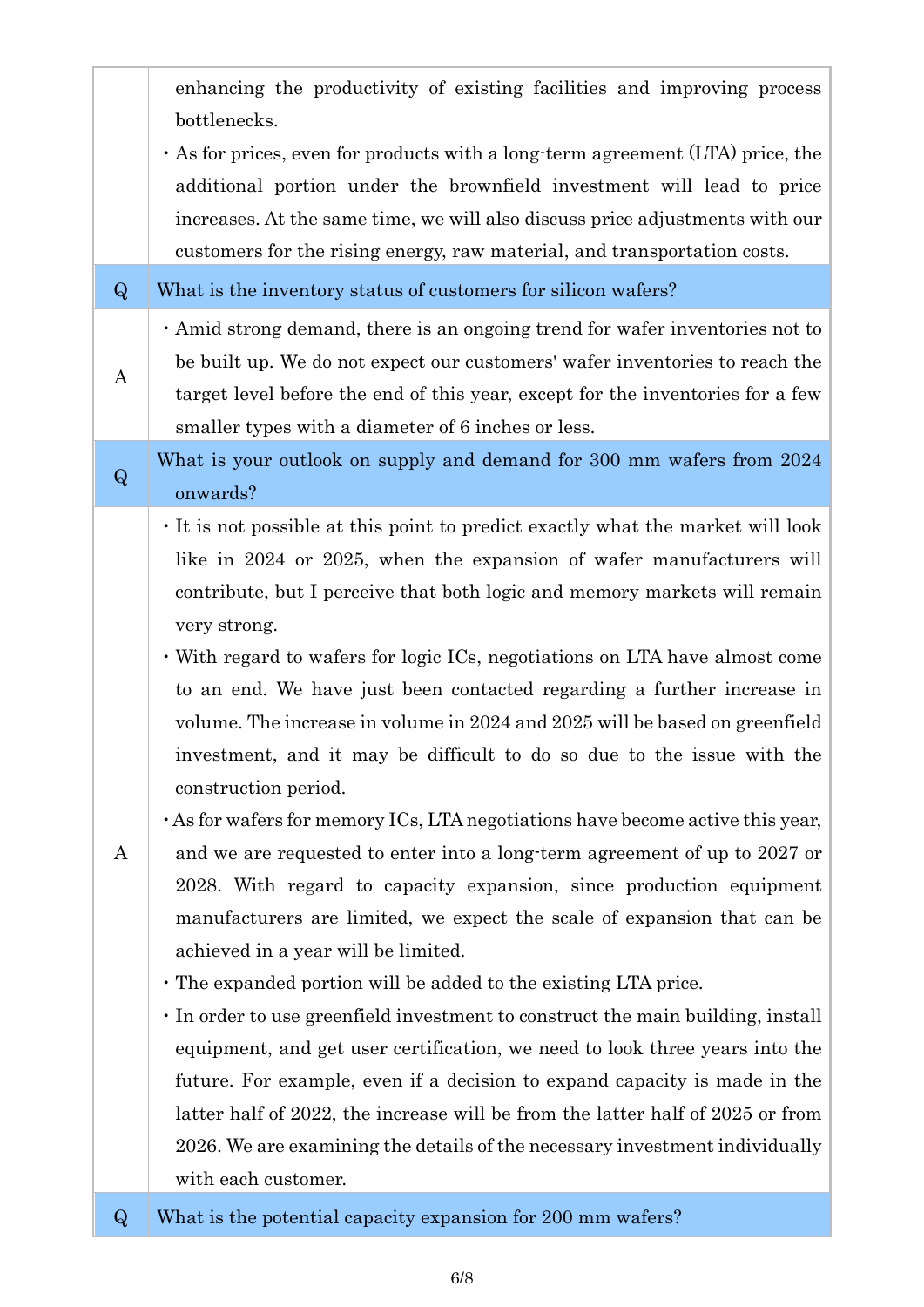・The price increase for 200 mm wafers was due to the rise in energy, raw material and transportation costs. Currently, the price of 200 mm wafers is not at a level that allows reinvestment. Projections have been announced saying that the capacity of the world's device manufacturers will increase 1.2 million wafers/month from 2020 to 6.9 million wafers/month by the end of 2024, but we estimate the capacity of existing major silicon manufacturers to be around 6 million wafers/month.

・Production equipment for 200 mm wafers is out of stock on the used market. New capacity expansion for 200 mm wafers requires a level of capital investment that is not much different from that for 300 mm wafers.

### <Functional Materials>

A

| $\bf Q$ | Please describe the background to profit growth in the fourth quarter.                                                                                                                                                                                                                                                                                                                                                                                 |
|---------|--------------------------------------------------------------------------------------------------------------------------------------------------------------------------------------------------------------------------------------------------------------------------------------------------------------------------------------------------------------------------------------------------------------------------------------------------------|
| A       | • Profit growth is attributable to silicone. The main product in this segment<br>is silicone, and demand is extremely strong. In addition, the rise in prices of<br>main raw materials for silicone was very severe last year. We have steadily<br>implemented a price policy to cope with the rise, and it contributed to the<br>results.<br>· The current situation is that silicone products are growing evenly in all<br>applications and regions. |

## <Company-wide>

| $\bf Q$ | How about your outlook on capital investments for the year ending March<br>2023 and beyond?                                                                                                                                                                                                                                                                                                                                                                                                                                       |
|---------|-----------------------------------------------------------------------------------------------------------------------------------------------------------------------------------------------------------------------------------------------------------------------------------------------------------------------------------------------------------------------------------------------------------------------------------------------------------------------------------------------------------------------------------|
| A       | • Capital investment for the year ending March 2023 will increase in all<br>segments. The largest increase will be in the electronic materials area.<br>In terms of future trends, capital investment will increase. We will continue<br>to invest in Shintech. Investment in silicon wafers will also continue as we<br>carry on working to fulfill our promises to customers. In addition, we will<br>proceed with the investment of ¥80 billion in silicone announced in<br>February. Hence capital investments will increase. |
| Q       | What is the impact of surging energy prices in the European markets?                                                                                                                                                                                                                                                                                                                                                                                                                                                              |